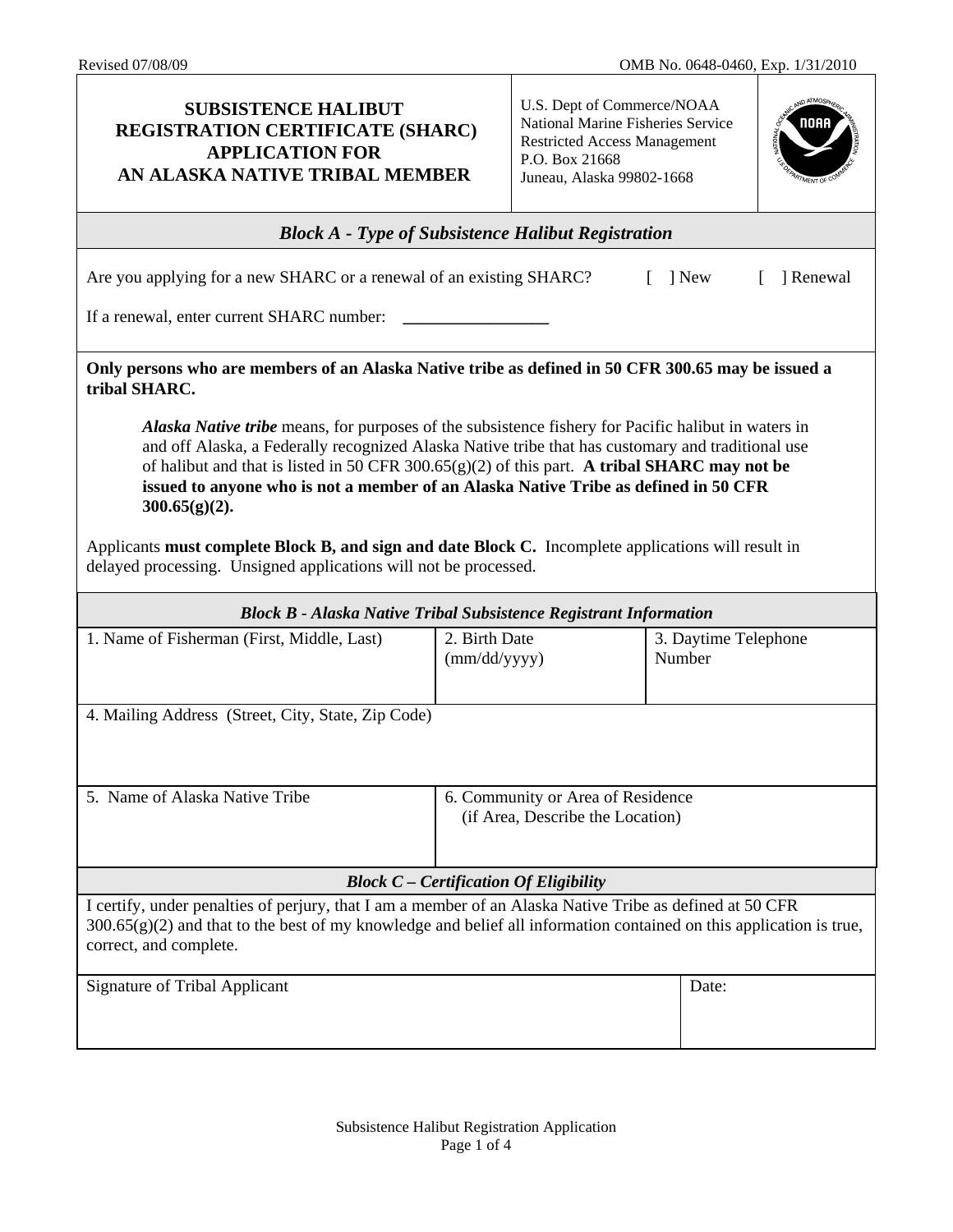### **INSTRUCTIONS SHARC APPLICATION FOR AN ALASKA NATIVE TRIBAL MEMBER**

### **GENERAL INFORMATION**

If you have questions when completing the application, please

- call RAM at (800) 304-4846 (select option 2) or (907) 586-7202 (select option 2),
- check our web site at [www.alaskafisheries.noaa.gov/ram](http://www.alaskafisheries.noaa.gov/ram), or
- e-mail your questions to **RAM.**Alaska@noaa.gov.

Please allow at least 10 days for processing your SHARC. If you would like to have your SHARC sent by a method other than regular U.S. mail, please attach a note indicating a method, and follow the appropriate procedure below.

Complete the application and submit:

| By mail to:    | <b>NMFS, Alaska Region</b>                |
|----------------|-------------------------------------------|
|                | <b>Restricted Access Management (RAM)</b> |
|                | P.O. Box 21668                            |
|                | <b>Juneau, Alaska 99802-1668</b>          |
| Or deliver to: | <b>Federal Building</b>                   |
|                | 709 W. 9th Street, Suite 713              |
|                | Juneau, Alaska 99801                      |
| Or fax to:     | 907-586-7354.                             |

#### **Express Mail Return**

If you would like to have your SHARC sent to you by U.S. Postal Express Mail, send us an express mail envelope with the correct amount of postage prepaid or send express mail stamps UNATTACHED to an envelope. **NOTE**: If the express mail envelope you send is too small or the postage attached is less than the amount required, your SHARC will be sent to you by regular U.S. mail.

# **Return by Other Express Carriers**

If you would like to have your SHARC sent to you by a private express carrier (e.g., Federal Express, UPS, DHL) submit your account number and name of carrier or a prepaid envelope with the permit application.

# **PROGRAM INFORMATION**

The Halibut Subsistence Fishery is authorized by Federal regulations at 50 CFR Part 300 and provides for eligible persons to conduct subsistence halibut fishing in Convention waters off Alaska.

*Subsistence halibut* means halibut caught by a rural resident or a member of an Alaska Native tribe for direct personal or family consumption as food, sharing for personal or family consumption as food, or customary trade.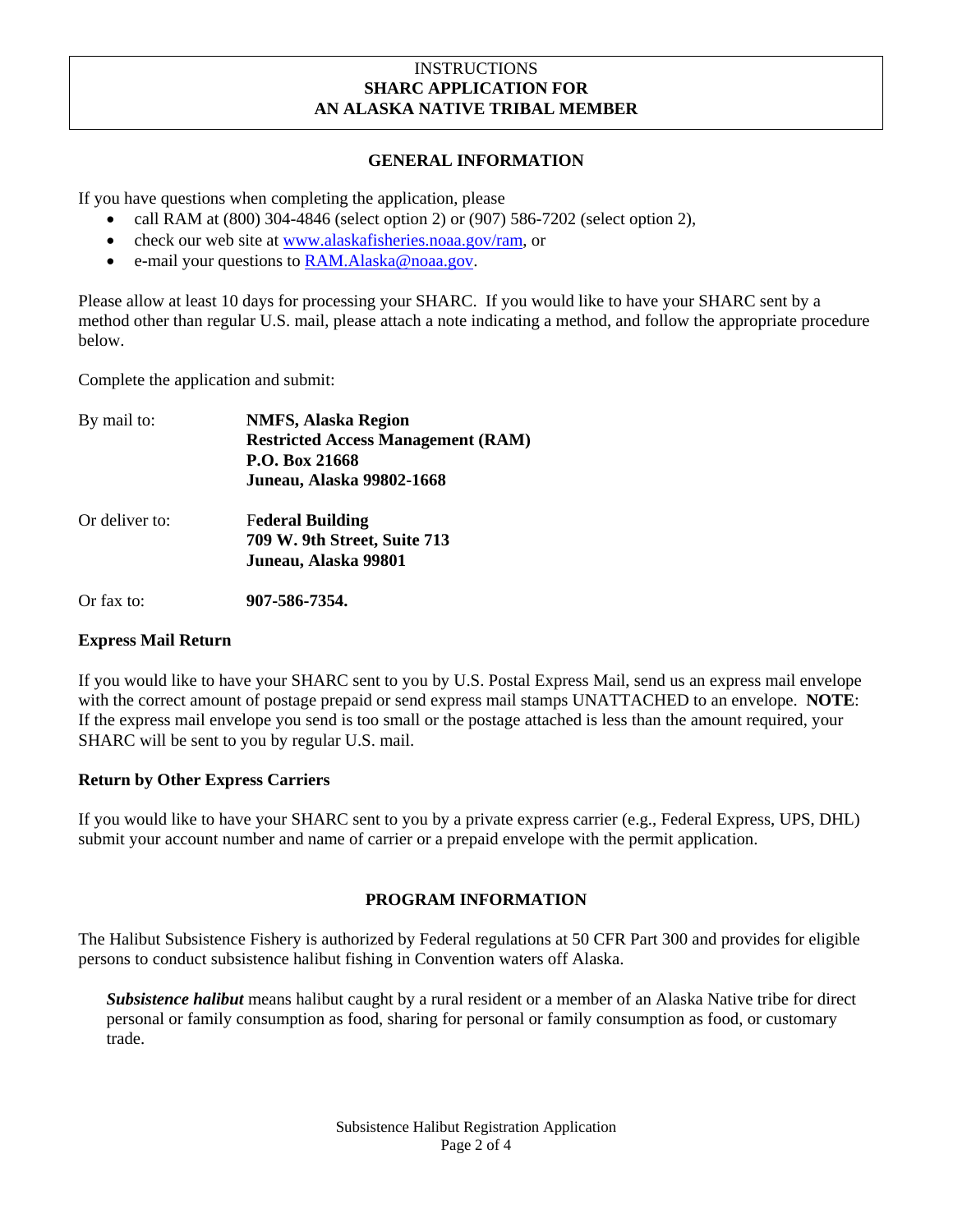*Eligible persons* are residents of particular rural communities or rural areas and all identified members of federally recognized Alaska Native tribes.

*Alaska Native tribe* means, for purposes of the subsistence fishery for Pacific halibut in waters in and off Alaska, a federally recognized Alaska Native tribe that has customary and traditional use of halibut and that is listed in 50 CFR 300.65(g)(2).

## **COMPLETING THE APPLICATION**

#### *Block A – Type of Subsistence Halibut Registration*

• Please indicate whether you are applying for a new SHARC or a renewal of an existing SHARC. If a renewal, please list your current SHARC number in the space provided.

### *Block B – Alaska Native Tribal Subsistence Registrant Information (***Note: Your application will not be processed if this section is not completed.**

- 1. Enter your full name (First, Middle, Last). Please include any suffixes such as Jr., Sr., etc.
- 2. Enter your date of birth (Month/Day/Year).
- 3. Enter a daytime telephone number, including area code.
- 4. Enter your **permanent** mailing address, including P.O. Box, street, state, and zip code. The SHARC will be sent to this address.
- 5. Enter the name of the Alaska Native Tribe of which you are a member that qualifies you as eligible to fish for subsistence halibut. This tribe must be one of the Alaska Native Tribes listed in 50 CFR 300.65(g)(2) – see Attachment 1.
- 6. Enter your community or area of residence (city and state, or describe the location within the area). A description may include such information as latitude and longitude if known or direction and distance from a landmark or from a milepost on a road. List your current community or area of residence even if it is not one of the eligible rural communities listed in 50 CFR 300.65(g)(1) or eligible rural areas listed in 50 CFR  $300.65(g)(3)$  – see Attachment 2.

### *Block C – Certification of Eligibility*

 Please sign and date the application. You must sign and date the application certifying you are a member of an eligible Alaska Native Tribe under 50 CFR 300.65(g)(2) and that all information contained in the application is true, correct, and complete to the best of your knowledge and belief. **The application will be considered incomplete without your signature and will not be processed.**